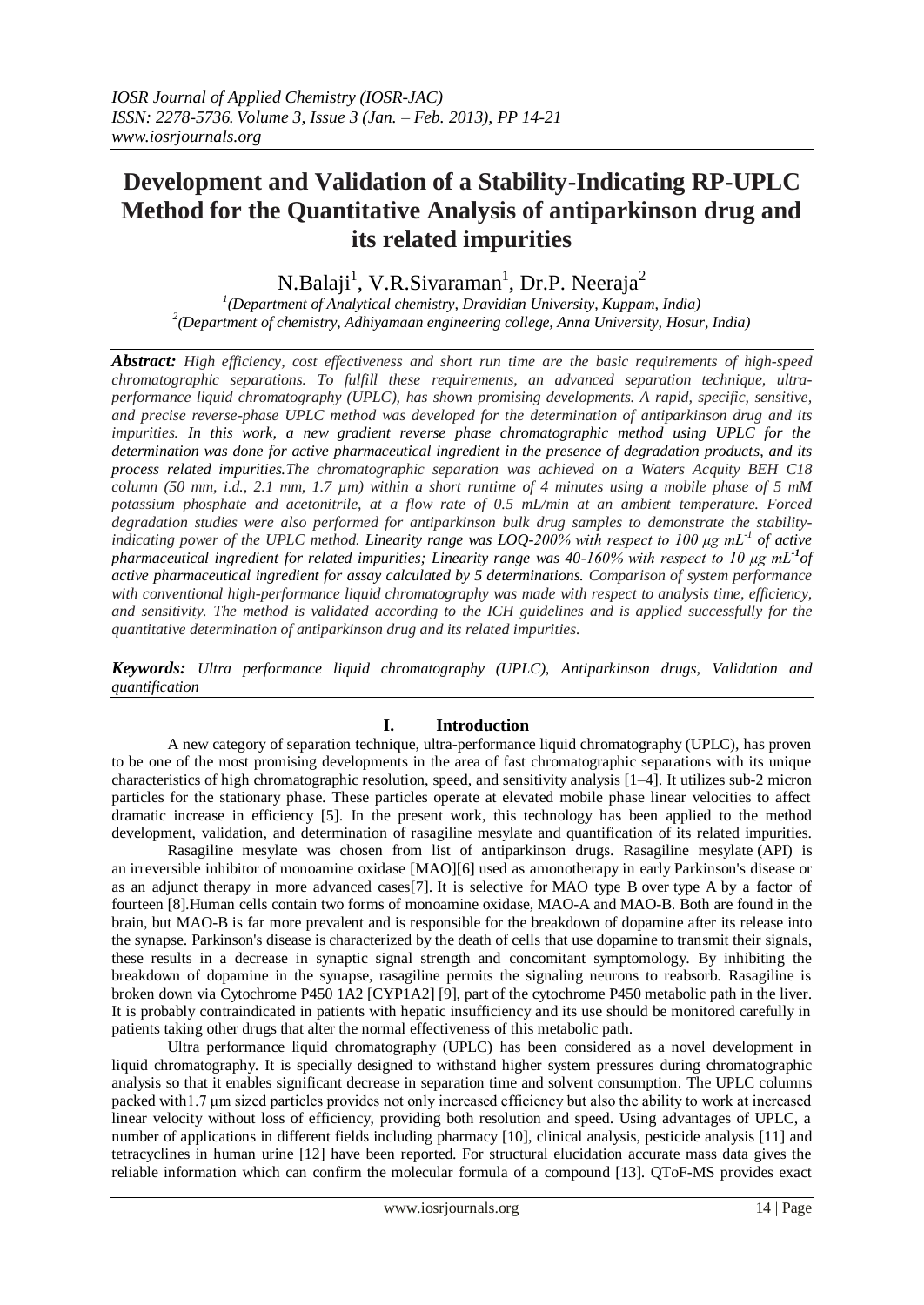mass measurements for both precursor and fragment ions to yield high confidence in structural elucidation [14].The coupling of UPLC with QToF-MS/MS extends high chromatographic resolution with exact mass measurement for both MS and MS/MS, and then allows significant advantages of speed, selectivity, sensitivity and accuracy for rapid screening of known as well as unknown compounds.

In this work, the HPLC method for rasagiline mesylate was transferred to UPLC. A comparison was made between HPLC and UPLC efficiency on the basis of resolution and sensitivity. The developed stabilityindicating reversed-phase (RP) UPLC method was then validated as per ICH guidelines [15], along with the application of the developed method in the determination of rasagiline mesylate and quantification of its related impurities. However, there are no reports available on stability indicating RP-UPLC analytical method for determination of rasagiline mesylate and quantification of its related impurities with short run time. It was, therefore, necessary to develop a new rapid stability-indicating method for the quantitative estimation of rasagiline mesylate and its related impurities. This work clearly explains about how the UPLC can reduce analysis times without compromising the resolution.During the literature survey of the API, different analytical methods were reported for determination of API by HPLC [16-18], UV Spectrophotometry [19-20] and mass spectrometry [21].

## **2.1. Chemicals**

## **II. Experimental Data**

Rasagiline mesylate and its impurities were provided by Zhangshu Pharma limited (China). All HPLC grade solvents were obtained from Fisher Scientific (Mumbai, India). Water (18.2 m $\Omega$  cm) was obtained using a Milli-Q system (Millipore, Bangalore, India). Monobasic Potassium phosphate (KH<sub>2</sub>PO<sub>4</sub>) and Sodium hydroxide (NaOH) were obtained from Fisher Scientific (Mumbai, India). All solutions were filtered through 0.22 μm nylon filters manufactured by Millipore Pvt. Ltd (Bangalore, India).The structures of API and related compounds listed in Fig. 1.

## **Fig.1 Structures**

## **2.2. Equipment**

HPLC

The HPLC system used for initial chromatographic development was Waters Alliance separation module with a 2996 PDA detector (Waters, Milford Massachusetts).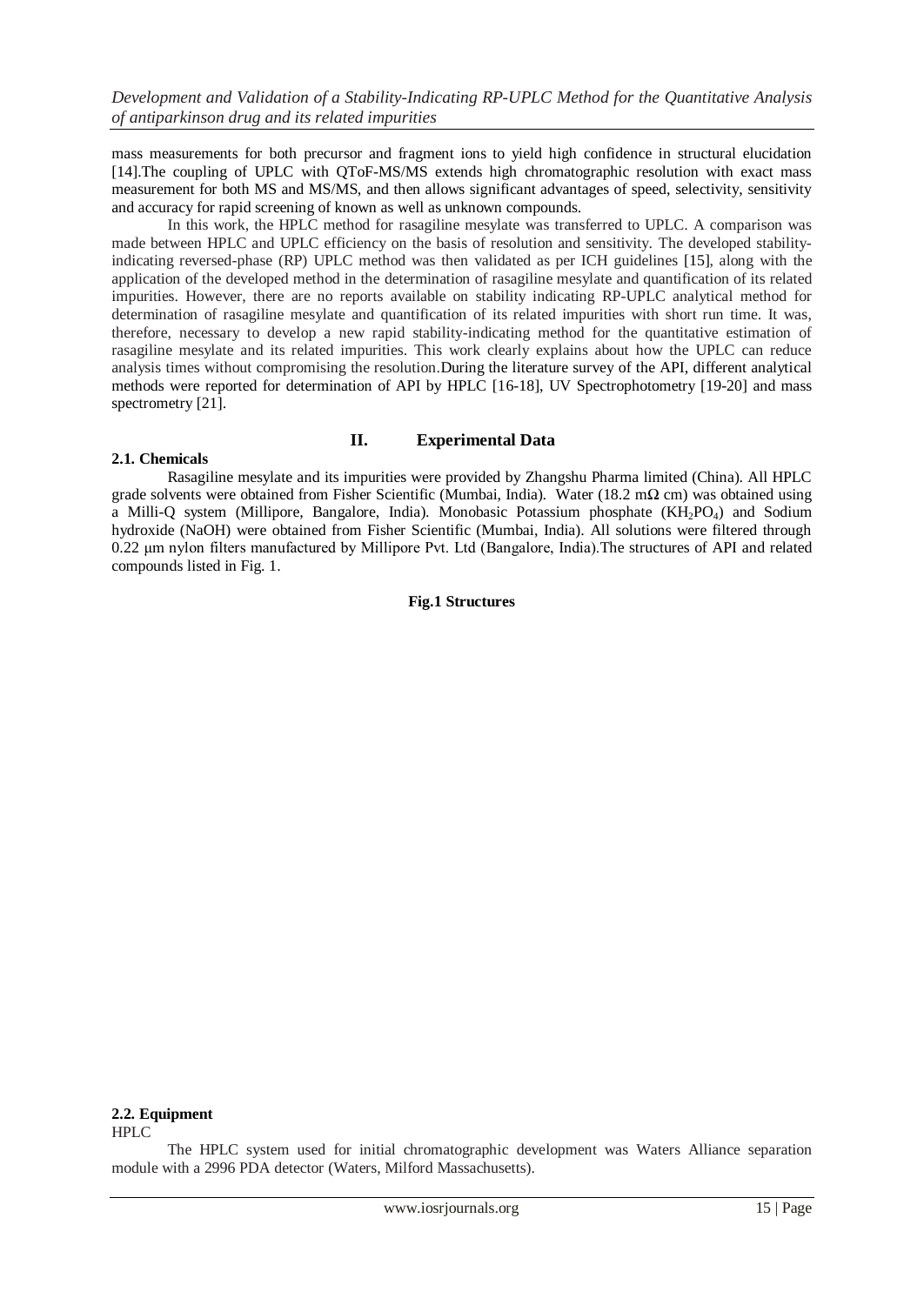## UPLC

UPLC was performed using a Waters Acquity system equipped with binary solvent delivery pump, an auto sampler and PDA detector (Waters).

Cintex digital water bath was used for acid and base hydrolysis studies. Photostability studies were carried out in a Sanyo Photostability chamber (Leicestershire, UK). Thermal stability studies were performed in a dry air oven from Thermo (Mumbai, India). Intermediate precision study was performed on different Waters Acquity  $UPLC^{TM}$ system (Milford, USA) consists of a binary solvent manager, a sample manager and a tunable ultraviolet (TUV) detector. All UPLC systems were equipped with a column compartment with temperature control and an on-line degasser. Data acquisition, analysis, and reporting were performed, Empower2 (Waters) chromatography software.

## **2.3. Chromatographic conditions**

HPLC: Chromatographic separation was achieved in gradient elution mode. A Sunfire C18, 250 x 4.6 mm, 5 µm column was used for gradient separation (Waters, NY). A mobile phase consisting of A: 5 mM potassium phosphate with pH 7.0 using 10% sodium hydroxide (Buffer) solution and B: acetonitrile for timed gradient program T (min)/%B: 0/5, 25/30, 35/50, 45/50, 45.1/5, 50/5, with the flow rate of 1 mL/min was employed. The injection volume was 10  $\mu$ L while detector was set at 210 nm. The column was maintained at 25°C.

UPLC: The mobile phase used was a mixture of ACN and 5 mM potassium phosphate employing gradient elution. The UPLC gradient was set as: T/%B: 0/5, 2.08/30, 2.92/50, 3.75/50, 3.77/5, 4.17/5. The detector was set at a sampling rate of 20 points  $s^{-1}$  and filter time constant of 0.2 s. System control, data collection and data processing were accomplished using Waters Empower chromatography data software. The analytical column used was 50 mm x 2.1 mm, 1.7 μm Waters Acquity UPLC BEH C-18 column (Milford, USA). The optimized conditions were as follows: injection volume:  $2.0 \mu L$ , flow rate: 0.5 mL min<sup>-1</sup>at a column temperature of 25°C, sample cooler temperature of 25°C and detection wavelength: 210 nm. Under these conditions the system back pressure was about 9600 psi.

## **2.4. Preparation of solutions**

## *2.4.1. Standard stock solutions*

The individual standard stock solutions of API and its impurities were prepared by dissolving corresponding standard compounds in diluent (Diluent was 50:50 of ACN and Buffer) to obtain a concentration of 100, 150 and 150  $\mu$ g mL<sup>-1</sup>, respectively. 1 mL of all standard stock solution was further diluted to 100 mL with diluent and used as the standard to quantify the related impurities.

## *2.4.2. System suitability solution*

System suitability parameters were measured in order to verify the system performance. The system suitability solution was prepared to obtain 1.0, 1.5 and 1.5  $\mu$ g mL<sup>-1</sup>concentrations of API, Imp-A and Imp-B respectively using standard stock solutions. Six replicate injections of the system suitability solution were performed to measure the important characteristics including peak resolution, tailing factor and theoretical plates.

## *2.4.3. Sample preparation*

Transferred 5 mg of API into a 50 mL volumetric flask, added 35 mL of the diluent and sonicated for 5 min. Keep the solution aside to attain room temperature, then make up to the volume with diluent and filtered through 0.22 μm nylon filter. This solution was employed as sample solution for quantification of its related impurities (100  $\mu$ g mL<sup>-1</sup>). 5 mL of this solution was diluted to 50 mL with diluent and filtered, used as the assay sample solution (10  $\mu$ g mL<sup>-1</sup>).

## **3.1. LC Method development**

## **III. Results And Discussion**

The HPLC method carried out in this study aimed at developing chromatographic system capable of eluting and resolving Rasagiline mesylate from its process related impurities and degradation products that comply with the general requirements for system suitability. Initial trials were done on Inertsil ODS 2 C18 column (150 mm  $\times$  4.6 mm i.d., particle size 5 µm) with mobile phase, 0.1% Formic acid: Acetonitrile with the gradient as (time (min)/% solution B): 0/25, 5/25, 45/30, 50/30, 51/75, 55/75 at flow rate 1.0 mL·min<sup>-1</sup>. Longer retention times and poor peak shape of Rasagiline mesylate was problem with the above method. Different columns such as YMC Pack ODS AM, Hypersil BDS and different buffers such as dipotassium hydrogen phosphate, Trifluoroacetic acid were also tried with different gradient methods to achieve the best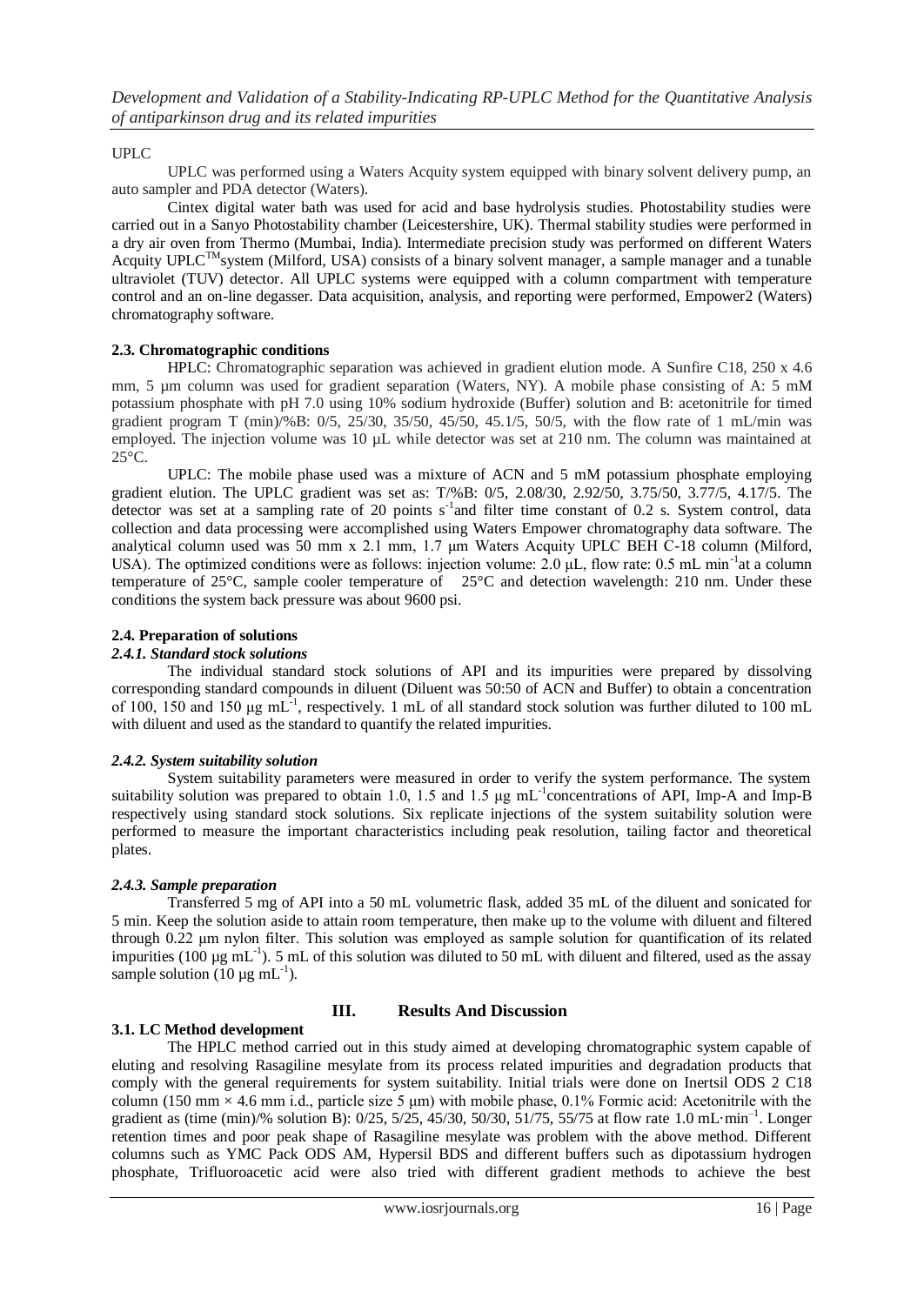chromatographic separation. But long retention times and poor peak shapes were still unavoidable. With 0.1% trifluoroacetic acid, Imp-A and Imp-B are co-eluting and long retention times are seen. Studied the separation and peak shape by varying pH from 2.5 to 10.0 with phosphate buffer, and observed that, as the pH is increasing towards 7.0, peaks were strongly retaining. Also at higher pH, Rasagiline mesylate and Imp-A are coeluting. Added triethylamine to the mobile phase to study the separation on a C18 column at 6.5 pH the peak shapes significantly improved but Rasagiline mesylate and Imp-A are still co-eluting. Changed the column to Agilent Zorbax SB-CN and obtained better separations and peak shapes with Solution A as 0.01 M Potassium phosphate and 1 mL·Lt–1Triethylamine at 6.5 pH and Solution B as Acetonitrile. But the oxidation degradant was not separating from the Rasagiline mesylate peak, making the method to modify further. The use of ion pair agent in acidic pH as buffer along with acetonitrile improved the peak shape of Rasagiline mesylate and obtained good resolution between all the impurities and Rasagiline mesylate. The % of acetonitrile played a key role in the retention times and resolution between impurities. After many logical trials, chromatographic condition was established such that which could be suitable for separation of drug-degradation products and two known impurities. Using the optimized conditions, Rasagiline mesylate and its known impurities were well separated with a resolution of greater than 2. In order to get better peak shape, monobasic potassium phosphate buffer used and carried the analysis. The Imp-A and Imp-B were clearly separated from the main peak with a resolution of 7.7 and 20.5, respectively, within a total run time of 4.17 min using gradient elution. The finalized chromatographic conditions are shown in section 2.3.

Conversion and Method optimization HPLC to UPLC: The main target of the chromatographic method was to achieve separation and quantification of rasagiline mesylate and its related impurities with a short run time. Initially, the gradient and isocratic HPLC conditions were optimized for rasagiline mesylate and its related impurities, which were then transferred to UPLC. A gradient system is always preferred over an isocratic system in order to achieve improved peak shape and resolution. Hence, it was decided to use a gradient HPLC mode. The chromatographic separation was achieved on a Sunfire C18, 250 x 4.6 mm, 5 mm column maintained at 25°C. In gradient mode, using a mobile phase consisting of a buffer of 5 mM potassium phosphate and acetonitrile, there was a good separation of rasagiline mesylate and its related impurities, while it was found to be eluting at a higher retention time. The response of rasagiline mesylate and its related impurities were found to be adequate at 210 nm. The basic chromatographic conditions, such as the stationary phase, solvents, and UV detection employed in HPLC, were taken into account while developing the new UPLC method. The detection wavelengths, column temperature, and solvent used in HPLC were kept constant. The C18 stationary phase was chosen in order to have similar chemistry to that used in the HPLC. In UPLC, an Acquity BEH C18, (50x 2.1) mm, 1.7 $\mu$ m column was employed for the separation. The injection volume was scaled to 2 $\mu$ L from 10  $\mu$ L, as used in the finalized chromatographic conditions are shown in section 2.3.

#### **3.2. Comparison of methods**

Comparison study of chromatographic performance comparative data on chromatographic performance of HPLC (gradient) and UPLC (gradient) has been obtained by injecting a solution of rasagiline mesylate and its related impurities. The performance parameters of both the systems are shown in Table 1. It is observed that the elution time of rasagiline mesylate in UPLC was reduced by 12-fold to that of a gradient mode. The resolution and theoretical plates obtained for rasagiline mesylate in UPLC show comparatively better separation efficiency than HPLC. Theoretical plates obtained for rasagiline mesylate in gradient mode HPLC was obviously higher and it is lesser than UPLC. The standard chromatogram of related impurities obtained from UPLC condition is depicted in Figure 2.



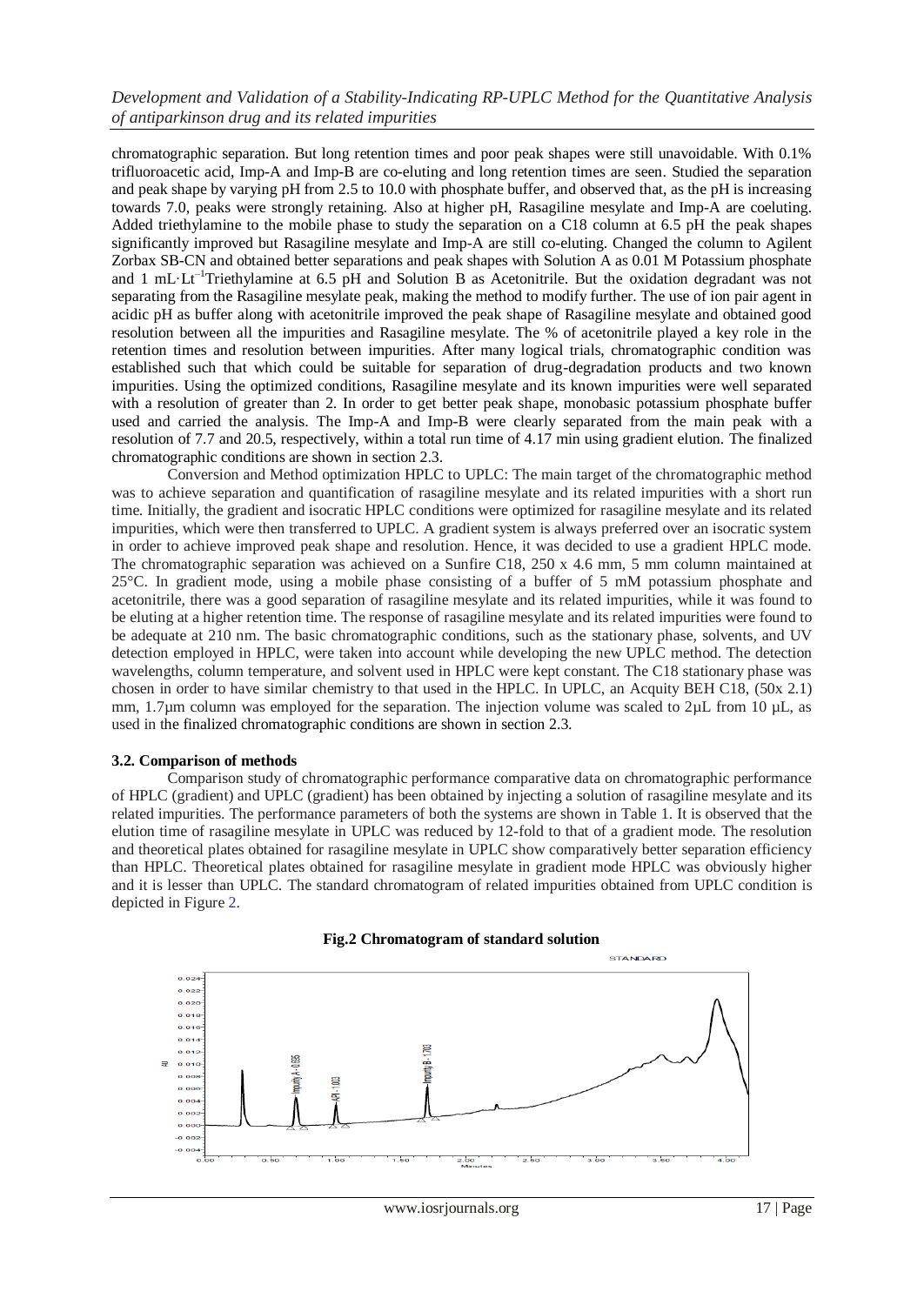| <b>Main features</b>       | <b>HPLC</b>                      |                                                        |            |                     |      | <b>UPLC</b>    |                |                               |            |                    |
|----------------------------|----------------------------------|--------------------------------------------------------|------------|---------------------|------|----------------|----------------|-------------------------------|------------|--------------------|
| Flow (mL/min)              | 1.0                              |                                                        |            |                     |      | 0.5            |                |                               |            |                    |
| Gradient program           | Time                             | <b>Buffer</b>                                          |            | Acetonitrile        |      |                | Time           | <b>Buffer</b>                 |            | Acetonitrile       |
|                            | (minutes)                        | $(% \mathbf{v}^{\prime }\mathbf{v}^{\prime })$ (% v/v) |            | $(\% \text{V/v})$   |      |                | (minutes)      | $(\% \, \text{V} / \text{V})$ |            | $(\% \text{ V/v})$ |
|                            | $\theta$                         | 75                                                     |            | 25                  |      |                | $\Omega$       | 75                            |            | 25                 |
|                            | 25                               | 70                                                     |            | 30                  |      | 2.08           |                | 70                            |            | 30                 |
|                            | 35                               | 50                                                     |            | 50                  |      |                | 2.92           | 50                            |            | 50                 |
|                            | 45                               | 50                                                     |            | 50                  |      |                | 3.75           | 50                            |            | 50                 |
|                            | 45.1                             | 75                                                     |            | 25                  |      |                | 3.77           | 75                            |            | 25                 |
|                            | 50                               | 75                                                     |            | 25                  |      |                | 4.17           | 75                            |            | 25                 |
| Injection volume $(\mu L)$ | 10                               |                                                        |            |                     |      | $\overline{c}$ |                |                               |            |                    |
| Run time (minutes)         | 50.0                             |                                                        |            |                     |      | 4.2            |                |                               |            |                    |
|                            |                                  | $Imp-A$                                                | <b>API</b> | $Imp-B$             |      |                | Imp-A          | <b>API</b>                    |            | $Imp-B$            |
| <b>USP Resolution</b>      |                                  | $\overline{a}$                                         | 18.5       | 56.3                |      |                | $\overline{a}$ | 7.7                           |            | 20.5               |
|                            | <b>API</b><br>$Imp-B$<br>$Imp-A$ |                                                        |            | <b>API</b><br>Imp-A |      |                | $Imp-B$        |                               |            |                    |
| <b>USP Tailing</b>         |                                  | 1.2                                                    | 1.0        | 1.3                 |      |                | 1.0            | 1.0                           |            | 1.0                |
|                            |                                  | $Imp-A$                                                | <b>API</b> | $Imp-B$             |      |                | Imp-A          | <b>API</b>                    |            | $Imp-B$            |
| <b>USP</b> Plate counts    | 25983<br>36205<br>120521         |                                                        |            | 15993               |      | 32702          | 91693          |                               |            |                    |
|                            |                                  |                                                        |            |                     |      |                |                |                               |            |                    |
|                            | Inj.#                            | Imp-A                                                  | <b>API</b> | $Imp-B$             |      | Inj.#          |                | Imp-A                         | <b>API</b> | $Imp-B$            |
|                            |                                  | 42862                                                  | 21190      | 33610               |      | $\mathbf{1}$   |                | 8925                          | 4072       | 6784               |
| % RSD of Peak Area         | $\overline{c}$                   | 41538                                                  | 21539      | 33650               |      | $\overline{c}$ |                | 8915                          | 4146       | 6638               |
|                            | 3                                | 41692                                                  | 21980      | 33143               |      | $\overline{3}$ |                | 8923                          | 4043       | 6681               |
|                            | 4                                | 41240                                                  | 21787      | 33864               |      | $\overline{4}$ |                | 8865                          | 4027       | 6822               |
|                            | 5                                | 41014                                                  | 21122      | 34882               |      | 5              |                | 8868                          | 4083       | 6770               |
|                            | 6                                | 41521                                                  | 21639      | 34058               |      | 6              |                | 8766                          | 4034       | 6678               |
|                            | Mean                             | 41644.5                                                | 21542.8    | 33867.8             |      | Mean           |                | 8877.0                        | 4067.5     | 6728.8             |
|                            | <b>SD</b>                        | 643.8                                                  | 335.1      | 583.8               |      | <b>SD</b>      |                | 60.7                          | 44.2       | 72.9               |
|                            | %RSD                             | 1.5                                                    | 1.6        | 1.7                 |      | %RSD           |                | 0.7                           | 1.0        | 1.0                |
| Cost per sample analysis   | \$50                             |                                                        |            |                     | \$20 |                |                |                               |            |                    |

**Table 1.**A Comparison of System Performance of HPLC and UPLC for Rasagiline mesylate and its impurities

## **3.3. Analytical method validation**

## *3.3.1. Linearity*

Solutions for assay linearity were prepared from API stock solution at 5 different concentration levels ranging from 40-160% (i.e. 40, 80, 100, 120 and 160%) of assay sample concentration. To demonstrate the linearity of detector response for API, Imp-A and Imp-B, injected the solutions of concentrations ranging from LOQ level to 200% of the target concentration of API and its impurities. Plotted a graph between peak area and concentration, and results are summarized in Table 2. Calculated the correlation co-efficient and found to be greater than 0.999 indicates that magnificent correlation between the analyte concentration and the peak area. Calculated the correlation co-efficient and found to be greater than 0.99 indicates that magnificent correlation between the analyte concentration and the peak area. The linearity graph for API, Imp-A and Imp-B were shown in Fig.3

**Table 2**.LOD, LOQ, linearity and precision data

| <b>Parameter</b>                                                                                                                 | <b>API</b> | $Imp-A$ | $Imp-B$ |  |  |  |
|----------------------------------------------------------------------------------------------------------------------------------|------------|---------|---------|--|--|--|
| LOD(%)                                                                                                                           | 0.006      | 0.003   | 0.006   |  |  |  |
| $S/N$ ratio                                                                                                                      | 2.7        | 3.1     | 3.2     |  |  |  |
| $LOQ$ $(\%)$                                                                                                                     | 0.02       | 0.01    | 0.02    |  |  |  |
| S/N ratio                                                                                                                        | 9.8        | 10.2    | 10.6    |  |  |  |
| <b>Regression statistics</b>                                                                                                     |            |         |         |  |  |  |
| Slope                                                                                                                            | 40         | 86      | 66      |  |  |  |
| Intercept                                                                                                                        | 98.4       | 338.3   | 155.7   |  |  |  |
| Correlation coefficient                                                                                                          | 0.9997     | 0.9999  | 0.9998  |  |  |  |
| Method precision $%$ RSD) <sup>a</sup>                                                                                           | 1.09       | 0.68    | 1.08    |  |  |  |
| Intermediate precision (% RSD) <sup>a</sup>                                                                                      | 0.69       | 0.53    | 0.97    |  |  |  |
| Linearity range was LOQ-200% with respect to 100 $\mu$ g mL <sup>-1</sup> of API for related impurities; Linearity range was 40- |            |         |         |  |  |  |
| 160% with respect to 10 $\mu$ g mL <sup>-1</sup> of API for assay <sup>a</sup> calculated by 5 determinations.                   |            |         |         |  |  |  |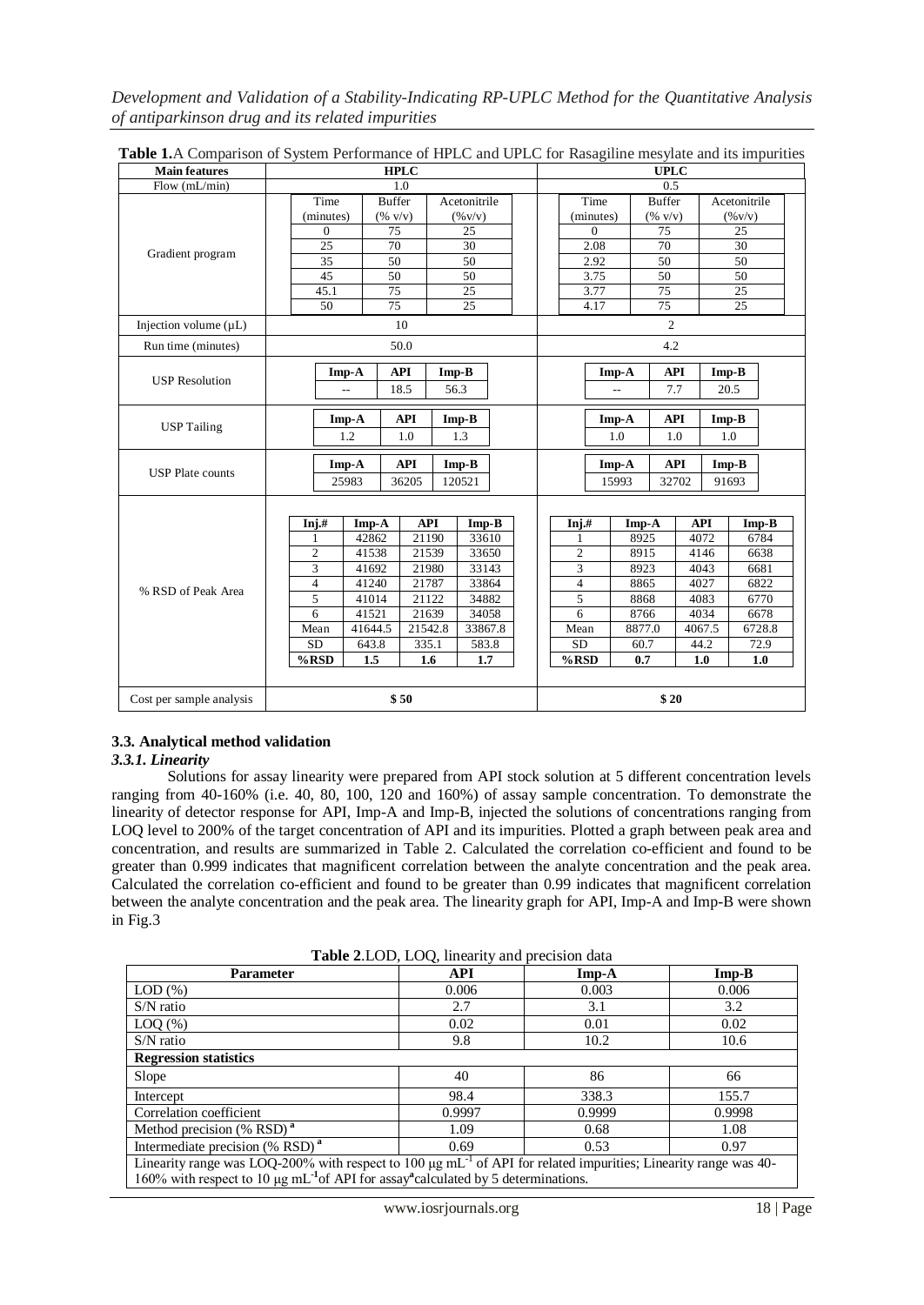

## *3.3.2. Limit of detection (LOD) and limit of quantification (LOQ)*

The LOD and LOQ of API and its impurities were determined by using the signal to noise approach as defined in ICH guidelines [15]. The limit of quantitation refers to the lowest amount of an analyte in a sample that can be quantitatively determined with suitable precision and accuracy. There are different approaches to determine the LOQ and LOD. Typically the concentration level that generates a signal-to-noise (S/N) of 10 is regarded as the LOQ and the concentration level that generates an  $S/N = 3$  is regarded as the LOD. Practically, however, different compounds can possess different LOQ and LOD concentrations at the selected UV detection wavelength of a specific method. Depending on the type of detectors used, such as a photodiode array detector or a dual wavelength UV detector, the S/N ratios can be very different at the selected LOQ and LOD levels. The LOD and LOQ results of API and known impurities were presented in Table 2.

## *3.3.3. Accuracy*

Recovery experiments were carried out to confirm the accuracy of the proposed method. The accuracy of the related impurities was evaluated at 3 different concentration levels of LOQ, 100 and 160% to the specification limits in triplicate. The samples were analyzed by the proposed method and the percentage recoveries for each and every impurity at each level and each replicate were calculated.

For assay, recovery experiments were carried out by preparing the solutions at 40, 100 and 160% to the test concentration by taking the sample 2 mg of API, 5 mg of API and 8 mg of API in different 50 mL flasks. These solutions were further diluted to obtain the concentration of 40, 100 and 160  $\mu$ g mL<sup>-1</sup>. The percentage recoveries were calculated. The recovery results for assay as well as impurities were expressed in terms of mean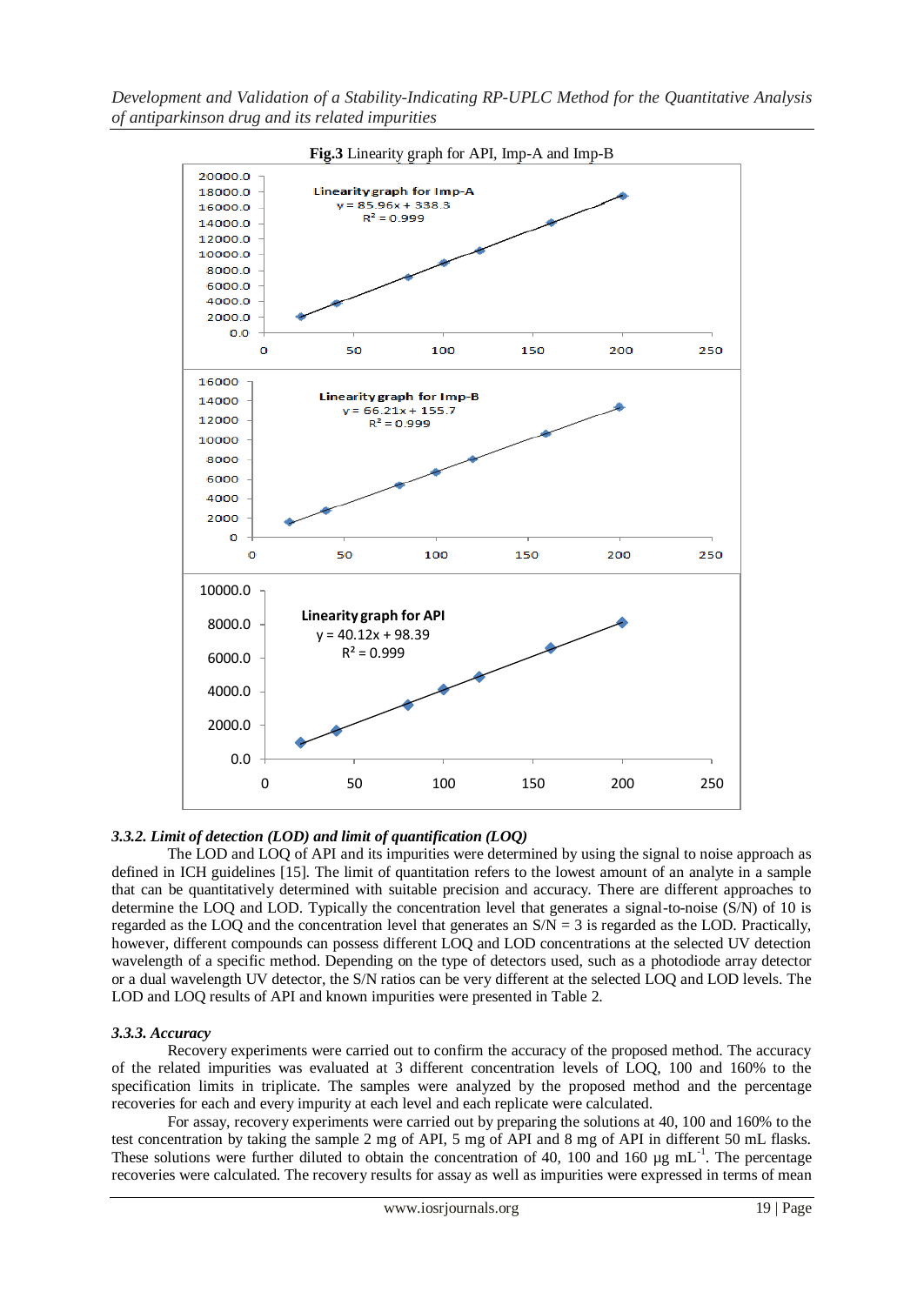percentage RSD. The percentage recoveries obtained for API, Imp-A and Imp-B were within 2% and the results were presented in Table 3. The recovery results indicate that the method is accurate and also found that there was no interference.

| <b>L'able <i>J</i>.</b> Accuracy results           |                                            |                 |               |      |  |  |  |
|----------------------------------------------------|--------------------------------------------|-----------------|---------------|------|--|--|--|
| Amount added                                       | % Recovery range for triplicate injections | % $RSDc$        |               |      |  |  |  |
|                                                    | API <sup>a</sup>                           | $Imp-A^{\circ}$ | Imp- $B0$     |      |  |  |  |
| $\mathrm{LOO}^{\mathrm{b}\,\&\,}40\%$ <sup>a</sup> | $99.1 - 100.3$                             | $98.3 - 100.2$  | 97.8-99.4     | 0.78 |  |  |  |
| 100%                                               | $99.7 - 100.8$                             | 98.6–99.4       | 98.7-99.4     | .26  |  |  |  |
| 160%                                               | $99.6 - 100.5$                             | $99.1 - 99.6$   | $99.2 - 99.8$ | .88  |  |  |  |

**Table 3**.Accuracy results

<sup>a</sup> % Recovery obtained from assay; <sup>b</sup> % Recovery obtained from related substances; <sup>c</sup> Mean of triplicate determination at each level.

#### *3.3.4. Method precision*

Method precision was evaluated by injecting the 6 different preparations of the system suitability solution and calculated the % RSD for each impurity. Method precision for assay was performed by injecting six independent assay preparations of API sample against qualified working standard and calculated the % RSD. The percentage RSD for the area of API, Imp-A and Imp-B, and assay results obtained from the intermediate precision study were within 1.5%, confirms good precision of the method. The calculated percentage RSD values were presented in Table 2.

#### *3.3.5. Controlled degradation*

Degradation studies were performed to demonstrate selectivity and stability-indicating capability of the proposed method. The sample was exposed to acid (1N HCl, 60°C for 7 Days), base (1N NaOH, 60°C for 7 Days), oxidation (0.05% H<sub>2</sub>O<sub>2</sub>, 25<sup>o</sup>C for 15 Days), thermal solid state (100<sup>o</sup>C, 7 days), thermal liquid state (80°C, 24 hours), humidity (75% RH, 40°C, 7 Days) and photolytic (1.2 million lux hours, 200 w.hr/m<sup>2</sup>, 18 days) degradation conditions. Samples were withdrawn at appropriate times and subjected to UPLC analysis after suitable dilution (100  $\mu$ g mL<sup>-1</sup>) to evaluate the ability of the proposed method to separate API from its degradation products. Photodiode array detector was employed to check and ensure the homogeneity and purity of API peak in all the stressed sample solutions.

The degradation study revealed that API was sensitive to peroxide compared to other degradation conditions. Rasagiline mesylate (API) was degraded during oxidation (0.05% H<sub>2</sub>O<sub>2</sub>, at 25°C for 15 Days) at around 5% level and assay was found to be 95%. The API and its impurities were treated with different degradation conditions including acid, base, peroxide, photolytic, humidity and thermal degradations. The degradation results were shown in Table 4.

| Degradation conditions                                                             | % Assay for API | $% Imp-A$ | $% Imp-B$ | % Major<br>degradation product | Mass balance |
|------------------------------------------------------------------------------------|-----------------|-----------|-----------|--------------------------------|--------------|
| Acid treatment<br>$(1N HCl, 60^{\circ}C, 7 \text{ days})$                          | 100.80          | 0.01      | 0.01      | 0.02                           | 100.84       |
| Base treatment<br>(1N NaOH, 60 °C, 7 days)                                         | 100.50          | 0.01      | 0.01      | 0.02                           | 100.54       |
| $H_2O_2$ treatment<br>$(0.05\% \text{ H}_2\text{O}_2, \text{RT}, 15 \text{ days})$ | 95.00           | 0.01      | 0.01      | 4.56                           | 99.58        |
| Thermal (solid state) -<br>$100^{\circ}$ C, 7 days                                 | 100.70          | 0.01      | 0.02      | 0.02                           | 100.75       |
| Thermal (liquid state) -<br>$80^{\circ}$ C, 24 hrs                                 | 99.90           | 0.01      | 0.02      | 0.02                           | 99.95        |
| Humidity-75% RH, 40 $\degree$ C,<br>7 days                                         | 99.90           | 0.01      | 0.02      | 0.01                           | 99.94        |
| Photolytic-1.2 million lux hours,<br>$200 \text{ Wh/m}^2$ , 18 days                | 99.50           | 0.01      | 0.01      | 0.02                           | 99.54        |

**Table 4**.Forced degradation results of API

The degradation of API in thermal, humidity and photolytic conditions was observed to be lower. Spectral purity of API and its impurities in the chromatogram of all the exposed samples are obtained from PDA and found to be spectrally pure, indicating that there was no co-elution of peak at the retention time of the respective known and unknown impurities. The max plot chromatogram of degradation sample was also checked to ensure that no degradation peak is missed due to use of wavelength of 210 nm.